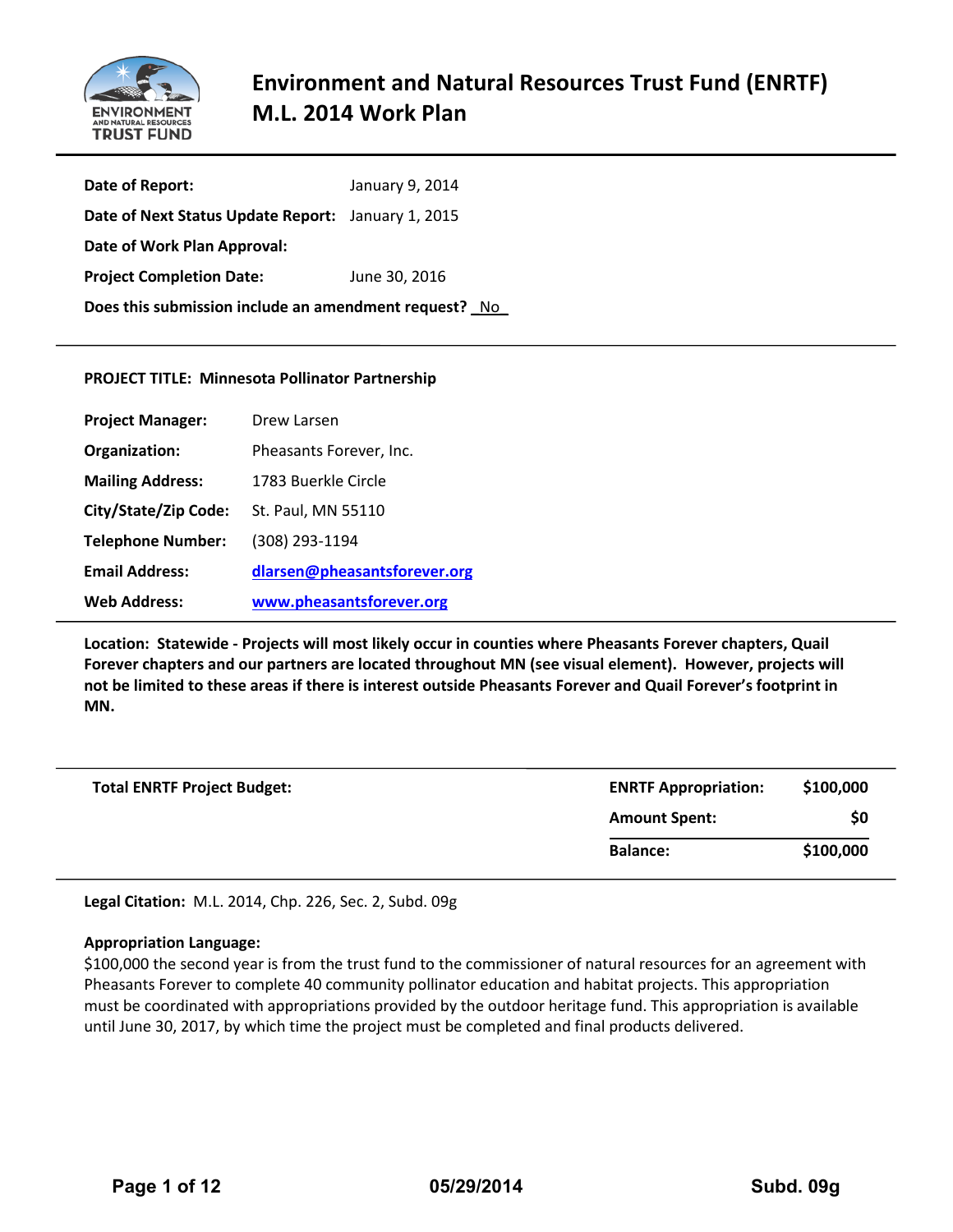# **I. PROJECT TITLE:** Minnesota Pollinator Partnership

**II. PROJECT STATEMENT:** National attention has been brought to the plight of pollinators and their key role in the production of our human food supply in recent years. Pollinator issues are related to habitat loss, habitat fragmentation, disease, and pesticides as well as unknown factors. The current knowledge base for improving conditions for pollinators is lacking (Marla Spivak, Personal Communication), yet it is known that by adding a diversity of flowering plants to the landscape, we not only provide nectar and habitat for pollinators, it also improves habitat for birds and other wildlife while furthering the aesthetics of the landscape of our state.

One urgent issue is that domesticated honey bees and native pollinating insects are experiencing alarming declines in their populations. Pollinating insects are an essential component in global food production. Approximately one-third of all food and beverages consumed by humans is delivered by pollinators. Popular foods like apples, bananas, berries, melons, coffee, chocolate, and almonds would not be available without pollinating insects. In the United States alone, the economic value of insect-pollinated crops is estimated to be \$18 to \$27 billion dollars annually. Many scientists believe that a major cause in the decline of domesticated honey bees and native pollinators is habitat loss and degradation.

Another urgent issue is that today's youth spend the majority of their time fixated on electronic devices and less than half of the time outdoors than their parents did. One in four children are obese, and as a result, diseases like type 2 diabetes are showing up at an alarming rate. Research has shown that children who spend time outdoors are healthier, receive better grades, have longer attention spans, and are less prone to depression than children who spend most of their time indoors. If this trend continues, children today will not develop a conservation ethic or attachment to the land with-out experiences that are fun and involve them personally.

Pheasants/Quail Forever (PF/QF) and its many partners intend to provide these hands-on experiences by completing 40 community pollinator projects on at least 40 acres, educating 800 youth & engaging an additional 200 adults through the creation of the Minnesota Pollinator Partnership. The objectives of the Minnesota Pollinator Partnership are as follows:

- Educate youth groups and the general public in MN about the value of pollinating insect species and the habitat on which they rely on to survive
- Provide hands-on opportunities for youth groups and the general public in MN to establish, maintain, and monitor pollinator habitat projects
- Establish quality pollinator habitat projects that produce and provide foraging habitat for native pollinators
- Create a model that will aide other PF/QF chapters, land managers, biologist and the general public in MN in the establishment and maintenance of future pollinator habitat projects

In order to accomplish these objectives, the Minnesota Pollinator Partnership will provide grants to PF/QF chapters and other partners to educate and engage youth, families and communities in establishing and monitoring pollinator habitat projects. Grants up to \$2,500 per project will be made available to chapters and/or partners who meet the following criteria:

- Chapters/partners must engage a youth and/or community group in the establishment, maintenance, and monitoring of a pollinator habitat project (i.e. classrooms, 4H, Boy Scouts, Girl Scouts, FFA, etc…).
- Pollinator projects must meet minimum pollinator habitat specifications set by the USDA.
	- o Pollinator projects must be a minimum of 1/2 acre in size
	- o If planted in a strip, strip must be a minimum of 20 ft. wide
	- o Pollinator seed mix must include a minimum of 9 native wildflower species (we expect to greatly exceed the minimum)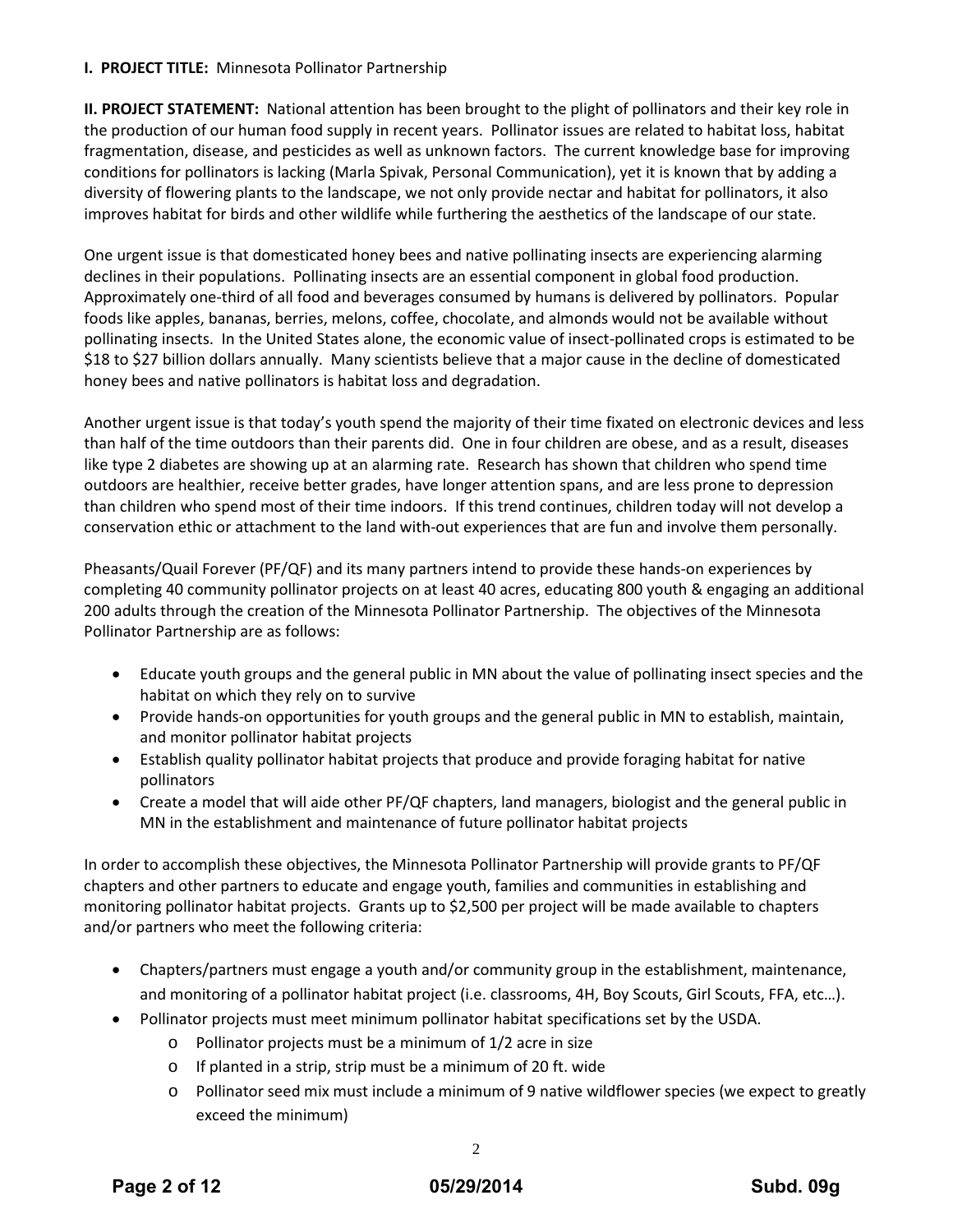- o At least 3 species shall have their primary onset of blooming during each period of April-June 15, June 15-July, and August-October
- Chapters/partners must provide a dollar to dollar match in order to receive grant funding for their projects. Match would include cash match from chapters and partners as well as in-kind match from donations and volunteer time spent establishing, maintaining and monitoring projects.
- Chapters/partners must include educational/monitoring activities in conjunction with the establishment of the pollinator project.
	- o Educational/monitoring activities will be provided to chapters/partners by PF/QF staff and partners. Examples of educational/monitoring activities could include, but would not be limited to the following:
		- THE MONARCH LARVA MONITORING PROJECT (MLMP) MLMP engages citizens and students in collecting data that will help to explain the distribution and abundance patterns of monarch butterflies in North America. Participants commit to monitor patches of milkweed weekly to count monarch eggs and larvae, and assess milkweed density.
		- BEE HUNT By taking photos of bees and submitting them online, classrooms can join in this scientific study to understand the impact of climate change and other factors on plant-pollinator interactions, geographic distributions, and seasonal abundances. Bee Hunt will build a network of research sites across North America that will collect data on plants, pollinators, and their interactions. Study sites can include schools, parks, nature centers, farms, gardens, and other areas of biological interest. Participants will follow rigorous protocols that will ensure that they collect, manage, and share very highquality data. Educationally, Bee Hunt will enable teachers to meet state science standards by doing hands-on science. Bee Hunt will provide data management, analysis, and mapping tools that will enable participants to compare data within and across sites.
		- RUDY'S RESTAURANT This fun educational activity demonstrates the importance of pollinating insects on the global food supply. Students will select meals from a menu at Rudy's Restaurant. After meals are selected, all food items that are made possible by pollinators are removed to demonstrate how important pollinating insects are to their daily food supply.

Chapters and partners that agree to meet the minimum standards above will have the opportunity to apply for funding through the Minnesota Pollinator Partnership. All chapter/partner grant applications will be reviewed and scored by a panel of Pheasants Forever staff (Drew Larsen, Habitat Education Specialist; Matt Holland, Director of Grant Development; and Rich Wissink, National Youth Program Coordinator). All grant applications will be reviewed, scored and ranked based on the following criteria:

- Educational value (i.e. number of students and adults the project will educate)
- Matching funds (i.e. amount of money the chapter/partners are going to contribute to the project)
- Pollinator value (i.e. number of acres impacted)

If there are more applications than available grant funding, funding will be distributed to the highest scoring applications. If funding is still available after the first grant announcement, additional grant opportunities will be made available to chapters and partners until all ENRTF funding has been exhausted.

Chapters/partners that receive grants will be required to complete training provided by Pheasants Forever staff at regional workshops and/or via online webinars. Trainings will provide chapters and partners step-by-step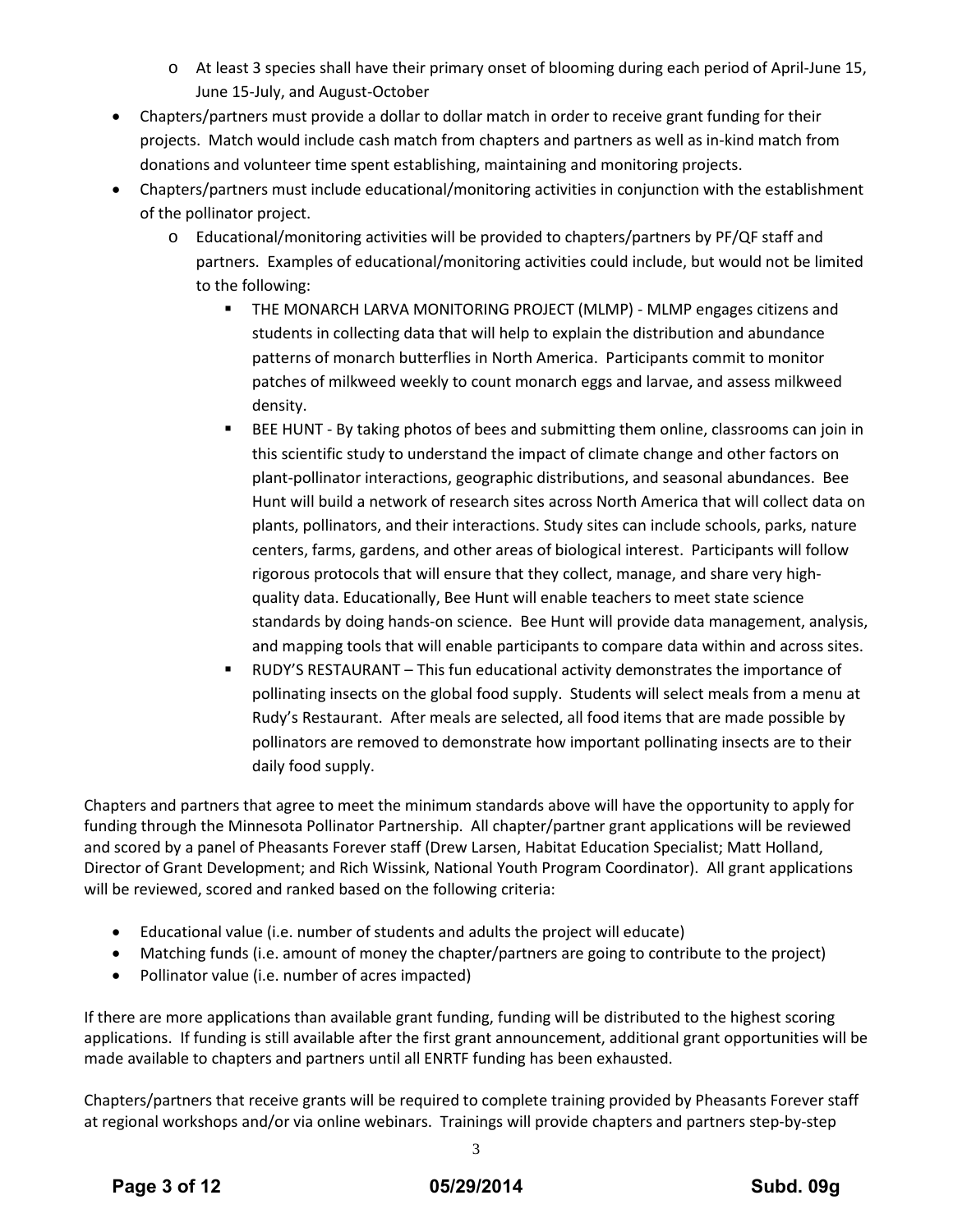information on how to establish, maintain, and monitor pollinator habitat projects. In addition, chapters/partners will receive information on a number education and monitoring activities they can use in conjunction with the establishment of their pollinator project. These educational/monitoring activities are designed to insure continuing education on project sites after they are established.

After chapters/partners have received their training, they will work with local community partners to create pollinator habitat projects on public and private property in their local communities. Project sites could include state owned wildlife management areas, nature centers, state parks, county parks, city parks, school yard habitat projects, and privately owned land. Sites will then be prepped (mowed, sprayed, burned, tilled, disked, etc…) prior to planting by volunteers or by selecting contractors in the area through a competitive bid process.

After project site has been prepped, chapters/partners will then enlist the help of classrooms and youth groups (i.e. Conservation Clubs, 4H, FFA, Boy Scouts, and Girl Scouts) to hand plant project sites. Adult volunteers and students will hand broadcast native wildflower mixes and hand plant native plugs/plants at project sites. In addition to planting the project site, youth groups and adult volunteers will be exposed to various educational/monitoring activities designed to further educate participants on pollinators and pollinator habitat.

At the completion of the project, chapters will be required to file a final report summarizing the details (i.e. number of youth, number of volunteers, total dollars spent, and number of acres impacted) of the project. In addition to the project summary, chapters would be required to post a project sign that would display all major program partners.

Drew Larsen, Pheasants Forever's Habitat Education Specialist will serve as the project coordinator. Drew will be assisted by Pheasants Forever colleagues Matt Holland (Director of Grant Development), Rich Wissink (National Youth Program Coordinator), Eran Sandquist (Regional Biologist), and Chad Bloom (Regional Director). No ENRTF funding is being used to pay for employees or employee time to implement the MN Pollinator Partnership program. All time spent by the individuals listed above to implement the program will be counted towards in-kind match.

In brief, by providing the best science & information to educate youth and communities about the real and present issues related to pollinator habitat, both best management practices and an awareness of the plight of pollinators will be achieved. Additionally, pollinator projects will serve in future years to provide educational and community events to highlight pollinators (e.g. national pollinator week), their habitat and their importance.

# **EXAMPLE PROJECT EXPENDITURES:**

Common total expenditures for pollinator projects could include, but would not be limited to the following (ENTRF, PF/QF chapter and partner expenditures have been separated below):

# • Site preparation **(ENRTF Funds)**

- o Tillage/disking
- o Herbicide application (Note: Herbicide application is only used to prepare site prior to planting. Depending on plant composition present on site, herbicide application may have to be used to reduce competition and kill existing vegetation prior to broadcasting seed mix and planting plugs. Impact on native pollinators, human health and water quality will be taken into account prior to herbicide application.)
- Planting/Establishment **(ENRTF Funds)**
	- o Pollinator seed mix
	- o Native plugs/plants/shrubs/trees
	- o Seed mix filler filler is used to aid in the even distribution of seed mix when hand broadcast seeding (i.e. kitty litter, saw dust, zero germ seed, etc…)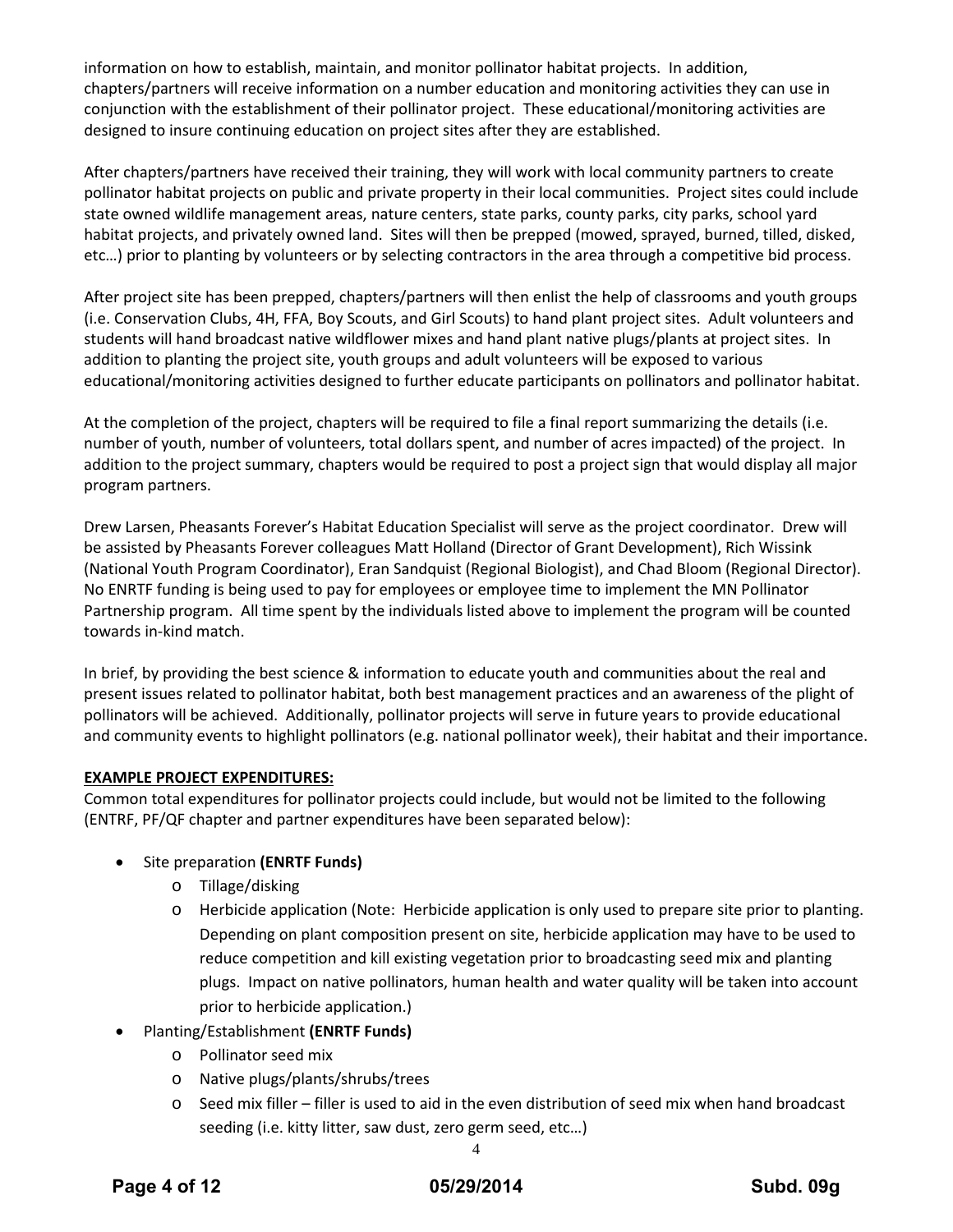- o Planting equipment (i.e. buckets, seed spreaders, dibble bars, etc…)
- o Signage
- Maintenance **(PF/QF Chapter & Partner Funds)**
	- o Chemical weed control (Note: This technique will only be used as a last resort to control any noxious weeds on project sites that cannot be controlled manually.)
	- o Manual weed control (i.e. pulling weeds and mowing weeds)
	- o Supplemental plantings (plugs, plants & shrubs)
	- o Mulch
	- o Prescribed burning
	- o Fencing supplies (Note: Fencing will only be used if livestock need to be excluded from project site)
	- o Watering supplies (Note: Watering may need to be used to water shrubs and trees the first few growing seasons to aide in establishment)
- Education/Monitoring **(PF/QF Chapter & Partner Funds)**
	- o Educational activity supplies & handouts
	- o Citizen science monitoring supplies
	- o Curriculum
- Other **(PF/QF Chapter & Partner Funds)**
	- o Promotional materials (banners, signs, t-shirts, hats, handouts, etc…)
	- o Food & beverages
	- o Program administration
	- o Bus transportation for youth/community groups
	- o Safety equipment (i.e. gloves, sun screen, bug spray, etc…)
	- o Photography & Videography

# **III. PROJECT STATUS UPDATES:**

**Project Status as of January 1, 2015**:

**Project Status as of July 1, 2015:**

**Project Status as of January 1, 2016:**

**Project Status as of July 1, 2016:**

**Overall Project Outcomes and Results:**

# **IV. PROJECT ACTIVITIES AND OUTCOMES:**

# **ACTIVITY 1: Providing Grants to Chapters and Partners**

**Description:** The Minnesota Pollinator Partnership will provide grants to PF/QF chapters and other partners to educate and engage youth, families and communities in establishing, maintaining and monitoring pollinator habitat projects. Grants up to \$2,500 per project will be made available to chapters and/or partners who meet the minimum criteria listed in the narrative above. Grants will be made available to chapters and partners beginning July 1, 2014. If there are more applications than available grant funding, funding will be distributed to the highest scoring applications (see scoring criteria in narrative above). If funding is still available after the first grant announcement, additional grant opportunities will be made available to chapters and partners until all ENRTF funding has been exhausted.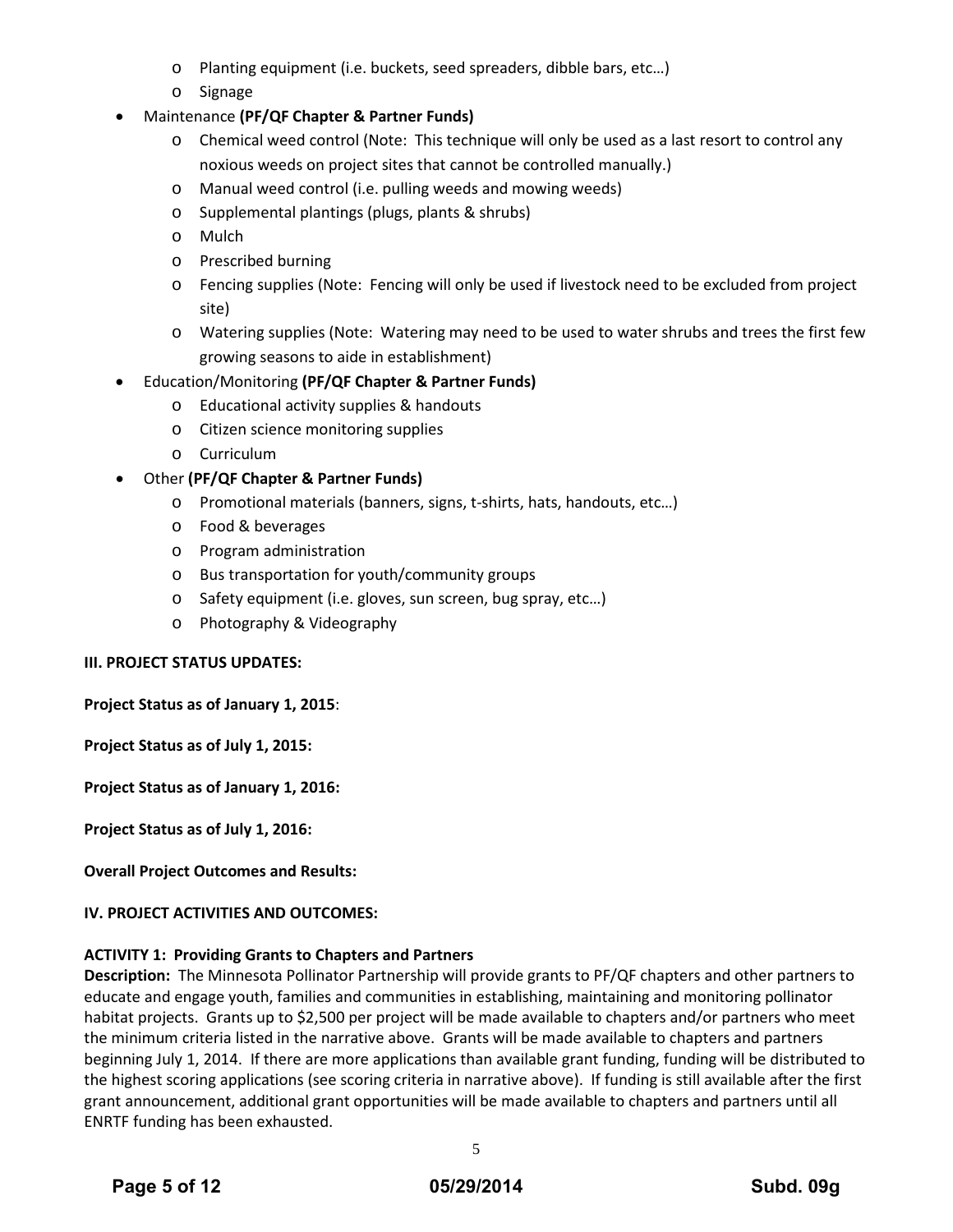Chapters/partners that receive grants will work with youth groups (i.e. classrooms, 4H, Boy Scouts, Girl Scouts, FFA, etc…) to hand plant and hand seed pollinator habitat projects. In addition to helping establish pollinator projects, youth groups and community groups will be exposed to educational/monitoring activities that demonstrate the importance of pollinators and pollinator habitat.

ENRTF grant funds will be used to pay for site preparation and establishment of pollinator projects. ENRTF grant funds will be matched with chapter/partner dollars to provide maintenance, education/monitoring and other items deemed appropriate to complete projects. The Minnesota Pollinator Partnership will result in the establishment of 40 pollinator habitat projects on 40 acres and provide hands-on participation of at least 1,000 Minnesotans. In addition, the program will serve as a model for landowners and other community groups interested in providing habitat for native pollinators.

| <b>Summary Budget Information for Activity 1:</b> | <b>ENRTF Budget: \$100,000</b> |                    |
|---------------------------------------------------|--------------------------------|--------------------|
|                                                   | <b>Amount Spent: \$0</b>       |                    |
|                                                   |                                | Balance: \$100,000 |
| Activity Completion Date: 6/30/2016               |                                |                    |

| <b>Outcome</b>                                                    | <b>Completion Date</b> | <b>Budget</b> |
|-------------------------------------------------------------------|------------------------|---------------|
| 1. Establishment of 40 Pollinator Habitat Projects (Involve 1,000 | 6/30/2016              | \$100,000     |
| People, 40 acres)                                                 |                        |               |
| <b>TOTAL</b>                                                      |                        | \$100,000     |

### **Activity Status as of January 1, 2015:**

**Activity Status as of July 1, 2015:**

**Activity Status as of January 1, 2016:**

**Activity Status as of July 1, 2016:**

**Final Report Summary:**

#### **V. DISSEMINATION:**

**Description:** Pheasants Forever Chapters/Partners will work with their local community partners to develop a comprehensive plan to distribute and promote information related to the MN Pollinator Partnership. A few of the ways PF and its partners intend to disseminate information include the following:

- Pheasants Forever & Quail Forever publications including our signature magazines (*Quail Forever Journal, Pheasants Forever Journal, Forever Outdoors*) which reach over 135,000 people 5 times each year
- Pheasants/Quail Forever website and Facebook page
	- o [www.pheasantsforever.org](http://www.pheasantsforever.org/)
	- o [www.quailforever.org](http://www.quailforever.org/)
	- o <https://www.facebook.com/pheasantsforever>
	- o <https://www.facebook.com/quailforever>
- Pollinator Habitat Project signs that will be placed at each project site
- National conference, Pheasant Fest & Quail Classic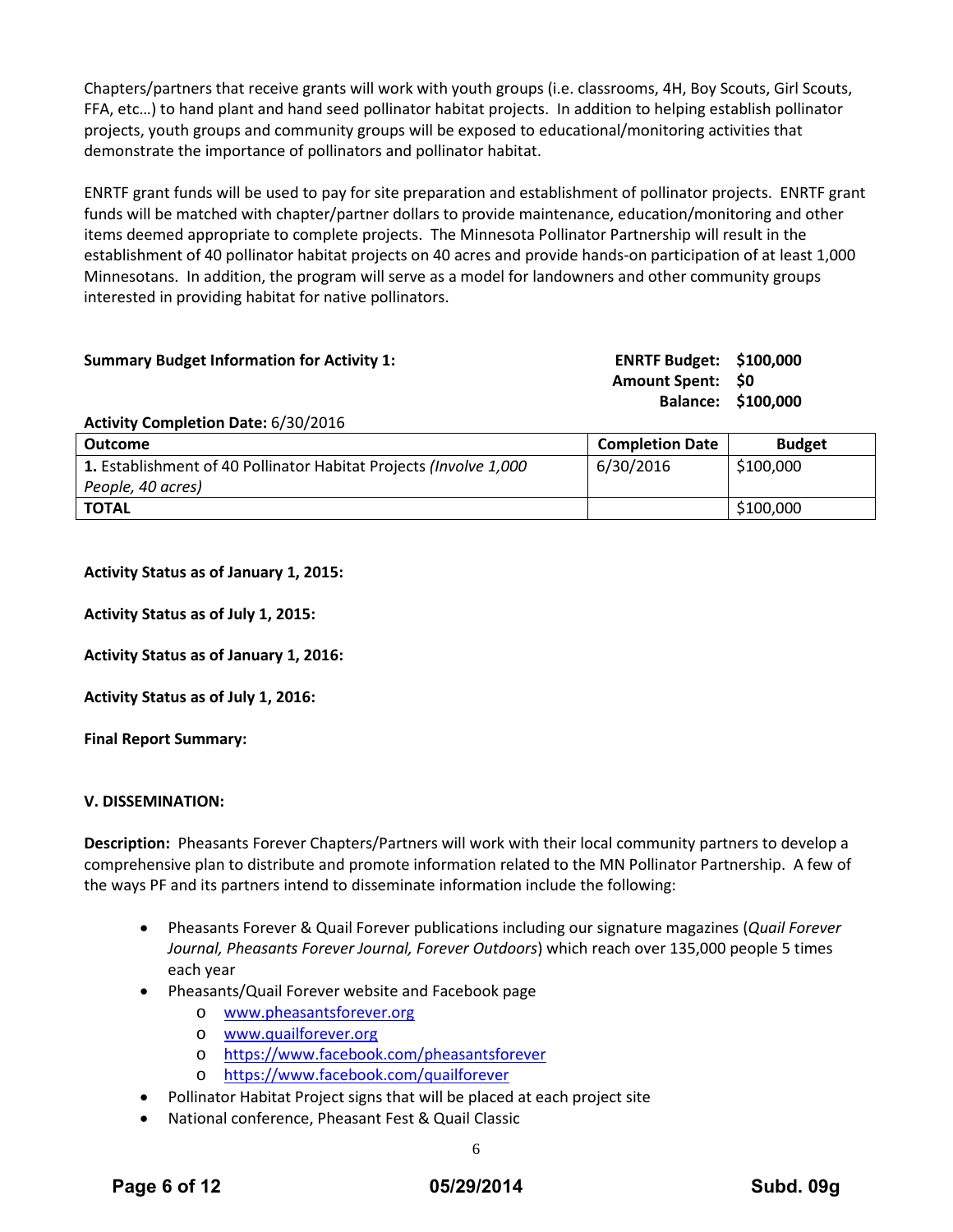- MN Pheasants Forever State Meeting
- Pollinator Habitat Project Events and Trainings

Pheasants Forever expects there will be other ways in which MN Pollinator Partnership information will be disseminated and we intend to provide that information in future status reports.

**Status as of January 1, 2015**:

**Status as of July 1, 2015:**

**Status as of January 1, 2016:**

**Status as of June 30, 2016:**

**Final Report Summary:**

#### **VI. PROJECT BUDGET SUMMARY:**

#### **A. ENRTF Budget Overview:**

| <b>Budget Category</b>               | \$ Amount | <b>Explanation</b>                               |
|--------------------------------------|-----------|--------------------------------------------------|
| <b>Grants to Chapters/Partners:</b>  | \$100,000 | Grants up to \$2,500 will be offered to PF/QF    |
|                                      |           | chapters and partners. ENRTF grant dollars will  |
|                                      |           | be used to pay for site preparation (i.e.        |
|                                      |           | herbicide, herbicide application, disking and    |
|                                      |           | tilling) to establish 40 community pollinator    |
|                                      |           | habitat projects. Agricultural contractors who   |
|                                      |           | can complete all site preparation services above |
|                                      |           | will be sought in communities conducting         |
|                                      |           | projects. A competitive bid process will be used |
|                                      |           | to select contractors.                           |
|                                      |           | In addition to site preparation, ENRTD dollars   |
|                                      |           | will also be used to pay for pay for materials   |
|                                      |           | and tools used to establish pollinator habitat   |
|                                      |           | projects (i.e. pollinator seed mixes, plugs,     |
|                                      |           | plants, shrubs, trees, seed mix filler, buckets, |
|                                      |           | seed spreaders, dibble bars, signage, etc)       |
| <b>TOTAL ENRTF BUDGET: \$100,000</b> |           |                                                  |

**Explanation of Use of Classified Staff: N/A**

**Explanation of Capital Expenditures Greater Than \$5,000: N/A**

**Number of Full-time Equivalents (FTE) Directly Funded with this ENRTF Appropriation: N/A**

**Number of Full-time Equivalents (FTE) Estimated to Be Funded through Contracts with this ENRTF Appropriation: N/A**

**B. Other Funds:**

| <b>Source of Funds</b> | <b>S</b> Amount<br><b>Proposed</b> | <b>S</b> Amount<br>Spent | Use of Other Funds |
|------------------------|------------------------------------|--------------------------|--------------------|
| Non-state              |                                    |                          |                    |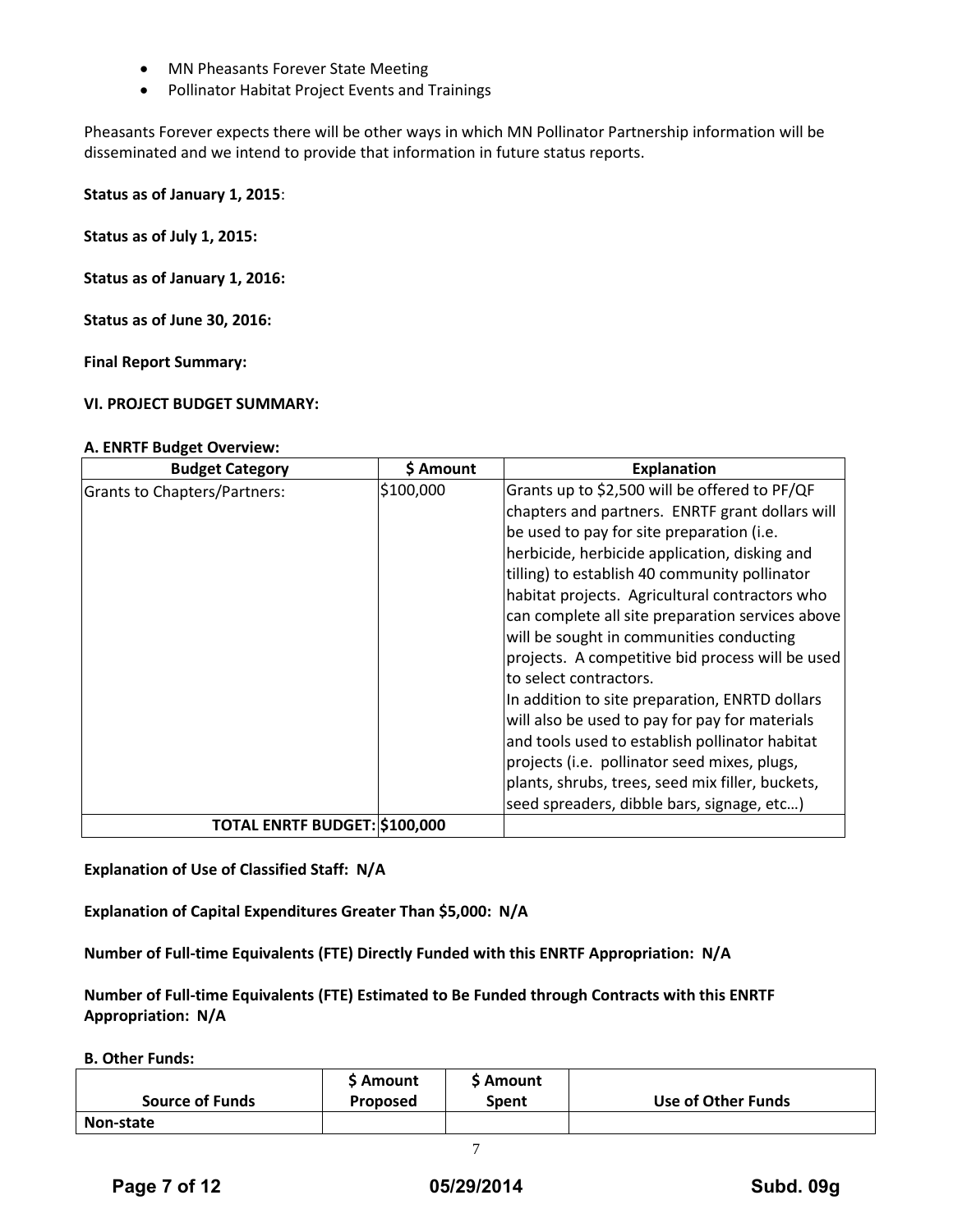| Pheasants & Quail Forever<br><b>Chapters/Community Partners</b> | \$65,000 (Cash)        | \$0 | PF/QF chapter and partner funds will be<br>used to conduct project maintenance,<br>pay for education and monitoring<br>materials, and any other items deemed<br>necessary to complete project (i.e.<br>chemical weed control, manual weed<br>control, prescribed burning, mulch,<br>fencing supplies, watering supplies,<br>curriculum, memberships, student                                                                        |
|-----------------------------------------------------------------|------------------------|-----|-------------------------------------------------------------------------------------------------------------------------------------------------------------------------------------------------------------------------------------------------------------------------------------------------------------------------------------------------------------------------------------------------------------------------------------|
|                                                                 |                        |     | transportation, promotional materials,<br>food and beverages, safety equipment,<br>photography/videography, and program<br>administration).                                                                                                                                                                                                                                                                                         |
|                                                                 |                        |     | In addition, PF/QF chapter and partner<br>dollars may be used to pay for site<br>preparation work and to purchase<br>additional establishment materials (i.e.<br>herbicide, herbicide application, tilling,<br>disking, seed mixes, plugs, plants, shrubs,<br>trees, buckets, spreaders, dibble bars) for<br>larger projects.                                                                                                       |
| <b>Pheasants Forever/Community</b><br>Partners                  | \$41,034 (In-<br>kind) | \$0 | Pheasants Forever and its partners will<br>provide in-kind match in the way of<br>volunteer labor and donated materials to<br>provide site preparation, establishment,<br>maintenance, and education/monitoring<br>activities (\$21.91/hour). Additional in-<br>kind match will come in the form of<br>donated time from PF's Habitat<br><b>Education Specialist to provide training</b><br>and program administration (\$30/hour). |
| <b>TOTAL OTHER FUNDS:</b>                                       | \$106,034              | \$0 |                                                                                                                                                                                                                                                                                                                                                                                                                                     |

# **VII. PROJECT STRATEGY:**

**A. Project Partners**: The MN Pollinator Partnership will be led by Pheasants Forever's Habitat Education Specialist, Drew Larsen, and the Pheasants Forever staff of Minnesota. However, a program of this size and scope will need many valuable partners in order to meet the program's objectives. Pheasants Forever has a proven track record of building successful partnerships, and the MN Pollinator Partnership will offer MN Pheasants Forever chapters and community partners opportunities to build new partnerships which will be critical to the program's success. The following is a list of potential partners that will be solicited to support the MN Pollinator Partnership:

- MN Department of Natural Resources
- MN Soil & Water Conservation Districts
- MN Honey Bee Producers Association
- University of Minnesota Bee Lab
- U.S Fish & Wildlife Service
- School Districts
- Natural Resources Conservation Service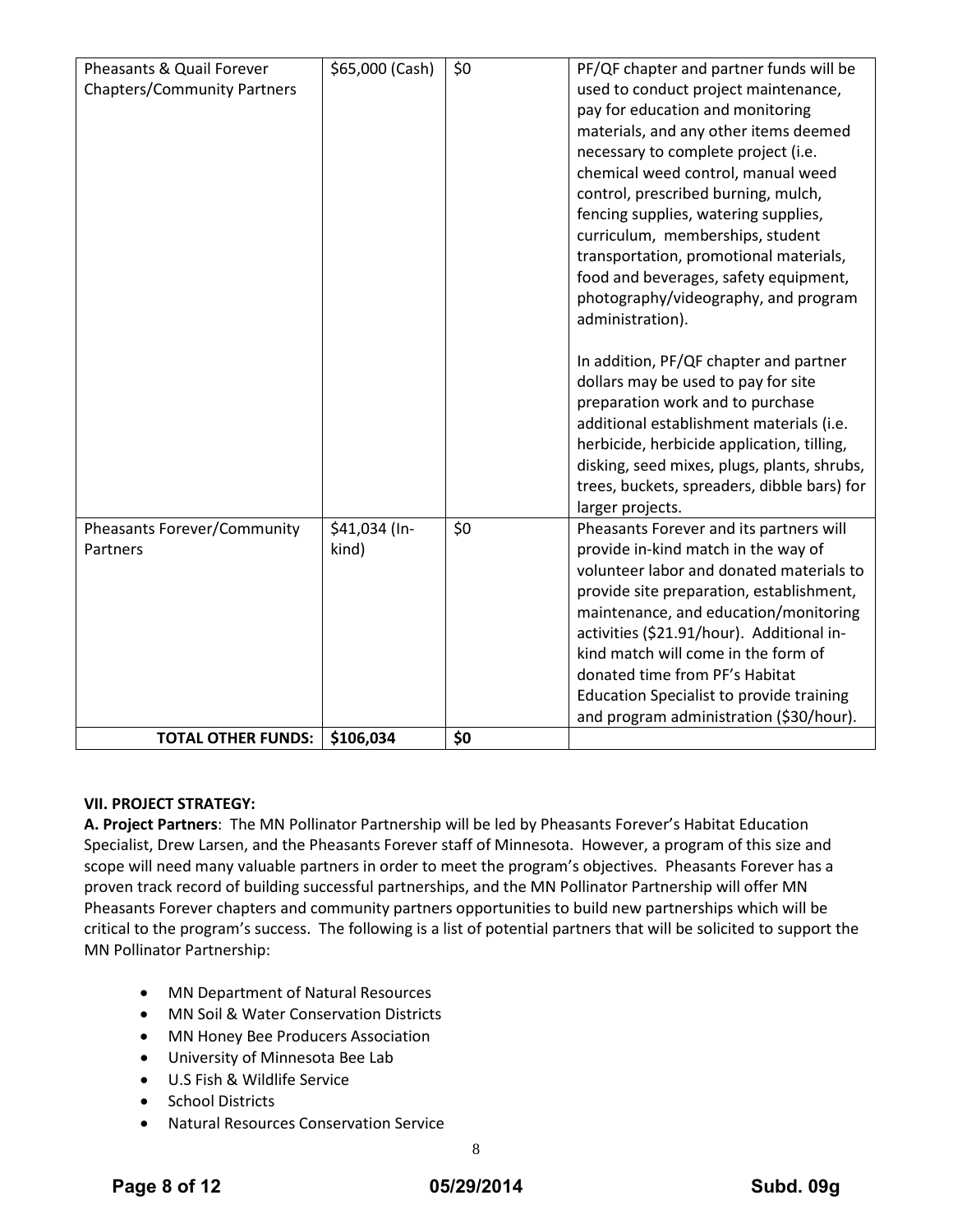- MN 4H
- MN FFA
- **MN Boy Scouts**
- MN Girl Scouts

Many other community groups and like minded organizations will be sought to partner and support pollinator habitat projects in their local areas. We expect this list to grow and will provide any updates in future status reports.

**B. Project Impact and Long-term Strategy:** Pollinator awareness and habitat awareness must continue as long as pollinator populations continue to decline and habitat continues to disappear. Pheasants Forever looks to insure long-term impact of the MN Polllinator Partnership through habitat establishment, continued education and project promotion. Pollinator habitat projects that are created through this partnership are intended to serve as outdoor classrooms for schools and youth groups to continue to learn about pollinators and other important species long after the projects are established. In addition, youth groups and classrooms will be given educational materials to be used in conjunction with pollinator habitat projects. These educational materials can be used by future generations of young Minnesotans to learn about important pollinator species and pollinator habitat. Lastly, we intend to share and promote the results of this program in hopes that other communities throughout the country will establish pollinator projects. Guidelines will be developed from the program that can be used by other groups across the country wanting to establish similar projects.

# **C. Spending History:**

| <b>Funding Source</b>               | M.L. 2008    | M.L. 2009    | M.L. 2010   | M.L. 2011      | M.L. 2013   |
|-------------------------------------|--------------|--------------|-------------|----------------|-------------|
|                                     | or           | or           | or          | or             | or          |
|                                     | <b>FY09</b>  | <b>FY10</b>  | <b>FY11</b> | <b>FY12-13</b> | <b>FY14</b> |
| <b>ENRTF - Habitat Conservation</b> | \$350,000.00 | \$350,000.00 |             | \$434,000.00   |             |
| Partnership - 4a                    |              |              |             |                |             |
| <b>ENRTF - Habitat Conservation</b> | \$70,000.00  | \$100,000.00 |             | \$51,000.00    |             |
| Partnership - 1a - Project          |              |              |             |                |             |
| Coordination                        |              |              |             |                |             |

# **VIII. ACQUISITION/RESTORATION LIST: N/A**

# **IX. VISUAL ELEMENT or MAP(S):**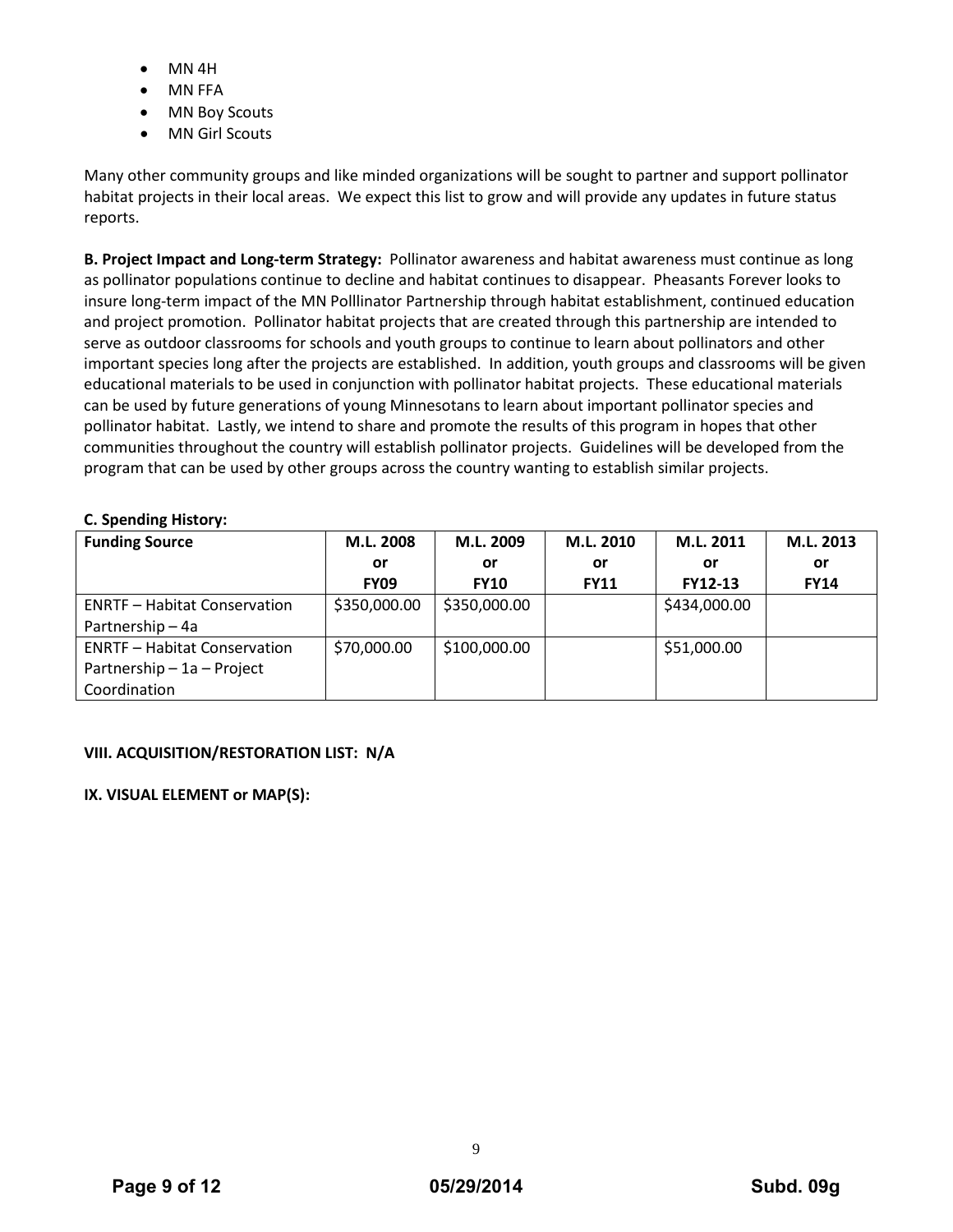# **Pheasants Forever / Quail Forever MN Pollinator Partnership**

The photos below were taken at PF/QF community pollinator habitat project events that took place in 2013. The MN Pollinator Partnership intends to offer grants to PF/QF chapters across MN to conduct a minimum of 40 community pollinator habitat projects.



# **X. ACQUISITION/RESTORATION REQUIREMENTS WORKSHEET: N/A**

# **XI. RESEARCH ADDENDUM: N/A**

# **XII. REPORTING REQUIREMENTS:**

**Periodic work plan status update reports will be submitted no later than January 1, 2015, July 1, 2015, and January 1, 2016. A final report and associated products will be submitted between June 30 and August 15, 2016.**